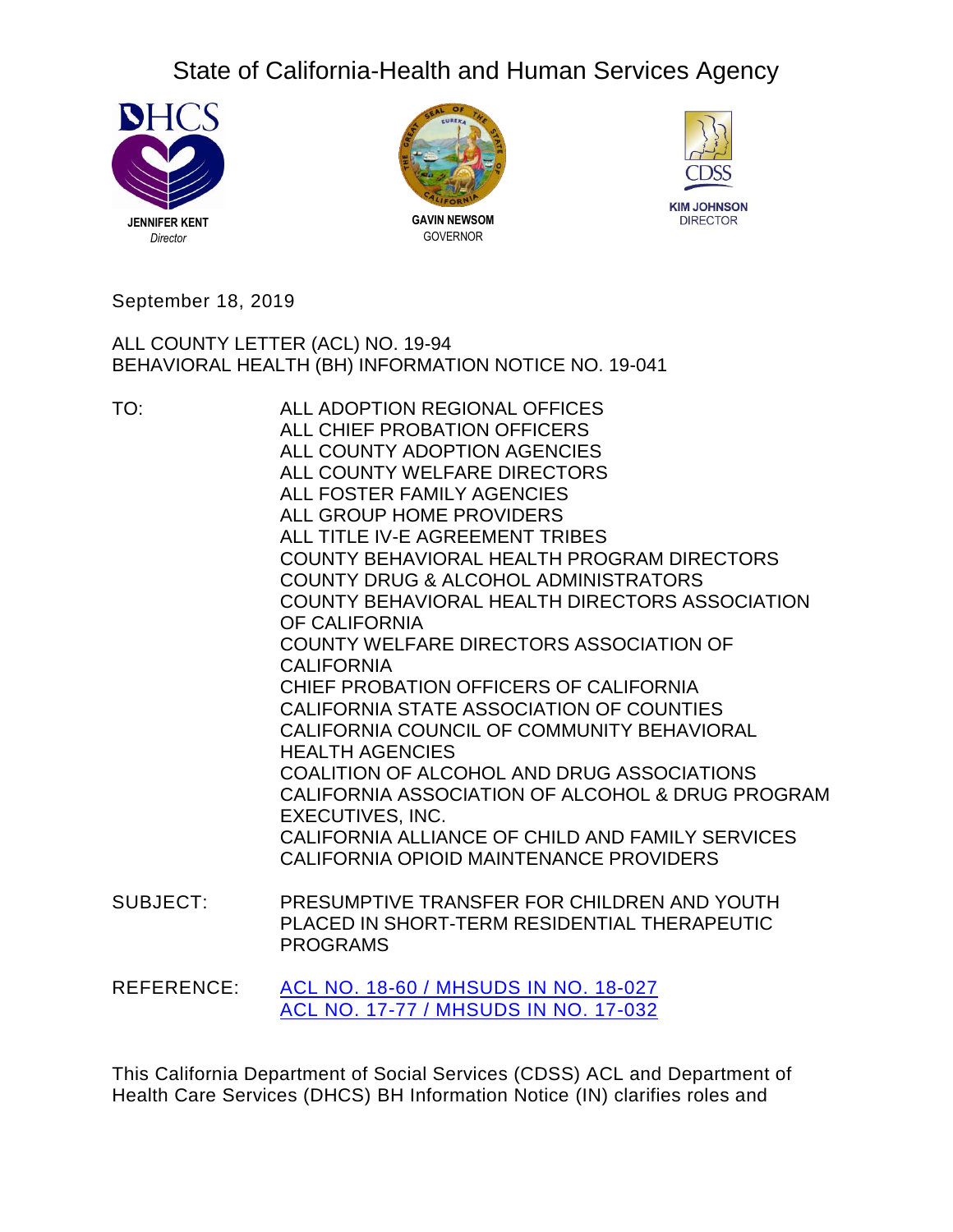ALL COUNTY LETTER NO. 19-94 BH INFORMATION NO. 19-041 Page 2

responsibilities and provides guidance on the presumptive transfer process for foster children and youth placed outside of their counties of original jurisdiction in Short-Term Residential Therapeutic Programs (STRTPs). This guidance was developed in collaboration with the County Welfare Directors Association, the County Behavioral Health Directors Association of California, and the Chief Probation Officers of California.

### **Presumptive Transfer and Considerations Related to STRTPs**

Assembly Bill 1299 (Ridley-Thomas, Chapter 603, Statutes of 2016) established presumptive transfer. Presumptive transfer means a prompt transfer of the responsibility for providing or arranging and paying for specialty mental health services (SMHS) from the county of original jurisdiction to the county in which the foster child or youth resides. Presumptive transfer is intended to provide foster children and youth who are placed outside of their counties of original jurisdiction with timely access to SMHS consistent with their individual strengths and needs, and Medicaid Early and Periodic Screening, Diagnostic and Treatment (EPSDT) requirements.

By definition, STRTP placements are intended to be short-term. Considering this, and the statutory allowance for an exception to presumptive transfer when a foster child or youth's placement in a county other than the county of original jurisdiction is expected to last less than six months, it is often appropriate and in the best interest of the foster child or youth for the placing agency (child welfare or probation) to waive presumptive transfer for a foster child or youth placed in an out of county STRTP.

In addition to meeting one or more of the exceptions to presumptive transfer, in order to waive presumptive transfer, the County Mental Health Plan (MHP) in the county of original jurisdiction is required to have an existing contract with an SMHS provider, or the ability to enter into a contract within 30 days of the waiver decision, and the ability to deliver timely SMHS to the foster child or youth. If the MHP is unable to meet these requirements, the waiver cannot be granted.

#### **Expectations for Collaboration**

The intent of presumptive transfer is to ensure foster children and youth placed outside of their counties of original jurisdiction receive timely access to medically necessary SMHS. As such, DHCS and CDSS remind MHPs and placing agencies that, consistent with the California Integrated Core Practice Model, they have a shared responsibility to ensure children, youth, and families are engaged and involved in the decision-making process via the child and family team and, for STRTP placements, via the Interagency Placement Committee. To this end, DHCS and CDSS expect counties to work together so that placing agencies have the information they need to make informed and appropriate waiver determinations. In addition, DHCS and CDSS expect MHPs to be proactive in establishing contracts with STRTPs where foster children and youth from their counties are typically placed. MHPs should know the options available to allow them to enter into a